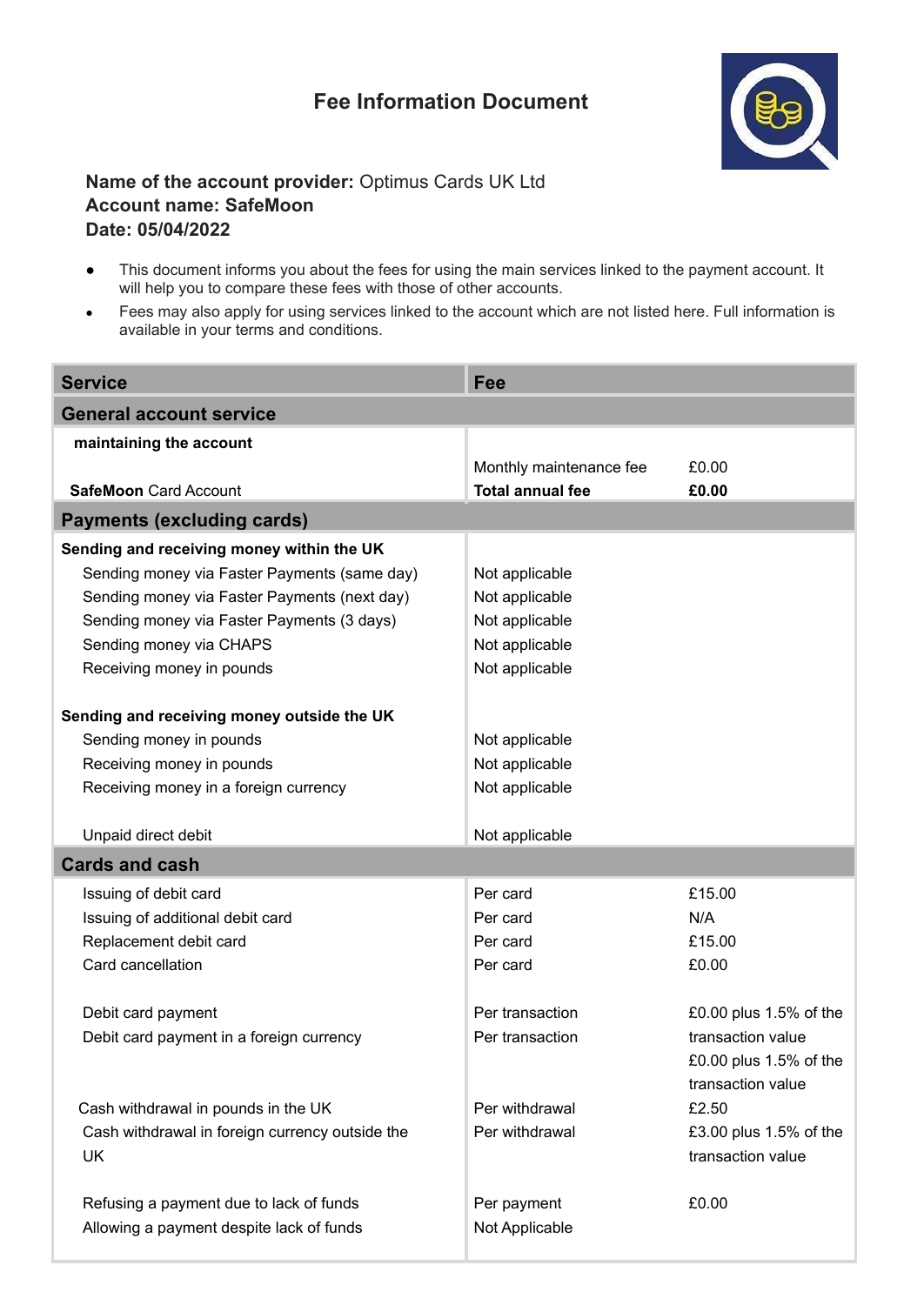| <b>Overdrafts and related services</b> |                |       |
|----------------------------------------|----------------|-------|
| Arranged overdraft                     | Not Applicable |       |
| Unarranged overdraft                   | Not Applicable |       |
| <b>Other services</b>                  |                |       |
| PayPoint load                          | Not Applicable |       |
| ATM balance enquiry                    | Per enquiry    | £0.35 |

## **Glossary of terms**

| <b>Term</b>                                           | <b>Definition</b>                                                                                                                                                                                                                                             |
|-------------------------------------------------------|---------------------------------------------------------------------------------------------------------------------------------------------------------------------------------------------------------------------------------------------------------------|
| Allowing a payment despite<br>lack of funds           | The account provider allows a payment to be made from the<br>customer's account although there is not enough money in it (or it<br>would take the customer past their arranged overdraft limit).                                                              |
| <b>Arranged overdraft</b>                             | The account provider and the customer agree in advance that the<br>customer may borrow money when there is no money left in the<br>account. The agreement determines a maximum amount that can be<br>borrowed, and whether fees and interest will be charged. |
| <b>ATM balance enquiry</b>                            | The customer views the account balance at a cash machine.                                                                                                                                                                                                     |
| <b>Card cancellation</b>                              | The account provider charges a cancellation fee if the customer<br>cancels the card order within the first 14 days and a card has already<br>been ordered in the customer's name.                                                                             |
| Cash withdrawal in foreign currency<br>outside the UK | The customer takes cash out of the customer's account in foreign<br>currency at a cash machine outside the UK.                                                                                                                                                |
| Cash withdrawal in pounds in the UK                   | The customer takes cash out of the customer's account in pounds at a<br>cash machine in the UK.                                                                                                                                                               |
| Debit card payment in a foreign<br>currency           | The customer uses their debit card to make a payment in foreign<br>currency. This can be in a shop, online or over the phone.                                                                                                                                 |
| Debit card payment in pounds                          | The customer uses their debit card to make a payment in pounds. This<br>can be in a shop, online or over the phone.                                                                                                                                           |
| <b>Issuing of debit card</b>                          | The account provider sends a debit card to the customer.                                                                                                                                                                                                      |
| Issuing of additional debit card                      | The account provider sends a debit card to the customer for an<br>additional user.                                                                                                                                                                            |
| <b>Maintaining the account</b>                        | The account provider operates the account for use by the customer.                                                                                                                                                                                            |
| <b>PayPoint Load</b>                                  | PayPoint offers customers the ability to make cash deposits across a<br>UK retail network.                                                                                                                                                                    |
| Receiving money in a foreign<br>currency              | When money is sent to the customer's account from an account not in<br>pounds.                                                                                                                                                                                |
| <b>Receiving money in pounds</b>                      | When money is sent to the customer's account from an account in<br>pounds.                                                                                                                                                                                    |
| Refusing a payment due to<br>lack of funds            | The account provider refuses a payment from the customer's account<br>because there is not enough money in it.                                                                                                                                                |
| <b>Replacement debit card</b>                         | The account provider sends a replacement debit card to the customer.                                                                                                                                                                                          |
| Sending money outside the<br>UK in pounds             | The account provider transfers money, on the instruction of the<br>customer, from the customer's account to another account outside the<br>UK in pounds.                                                                                                      |
| Sending money within the UK<br>via CHAPS              | The account provider transfers money, on the instruction of the<br>customer, from the customer's account to another account in the UK.                                                                                                                        |
| Sending money within the UK<br>via Faster Payments    | The account provider transfers money, on the instruction of the<br>customer, from the customer's account to another account in the UK.                                                                                                                        |
| Standing order set up                                 | The customer requests that the account provider makes regular<br>transfers of a fixed amount of money from the customer's account to                                                                                                                          |